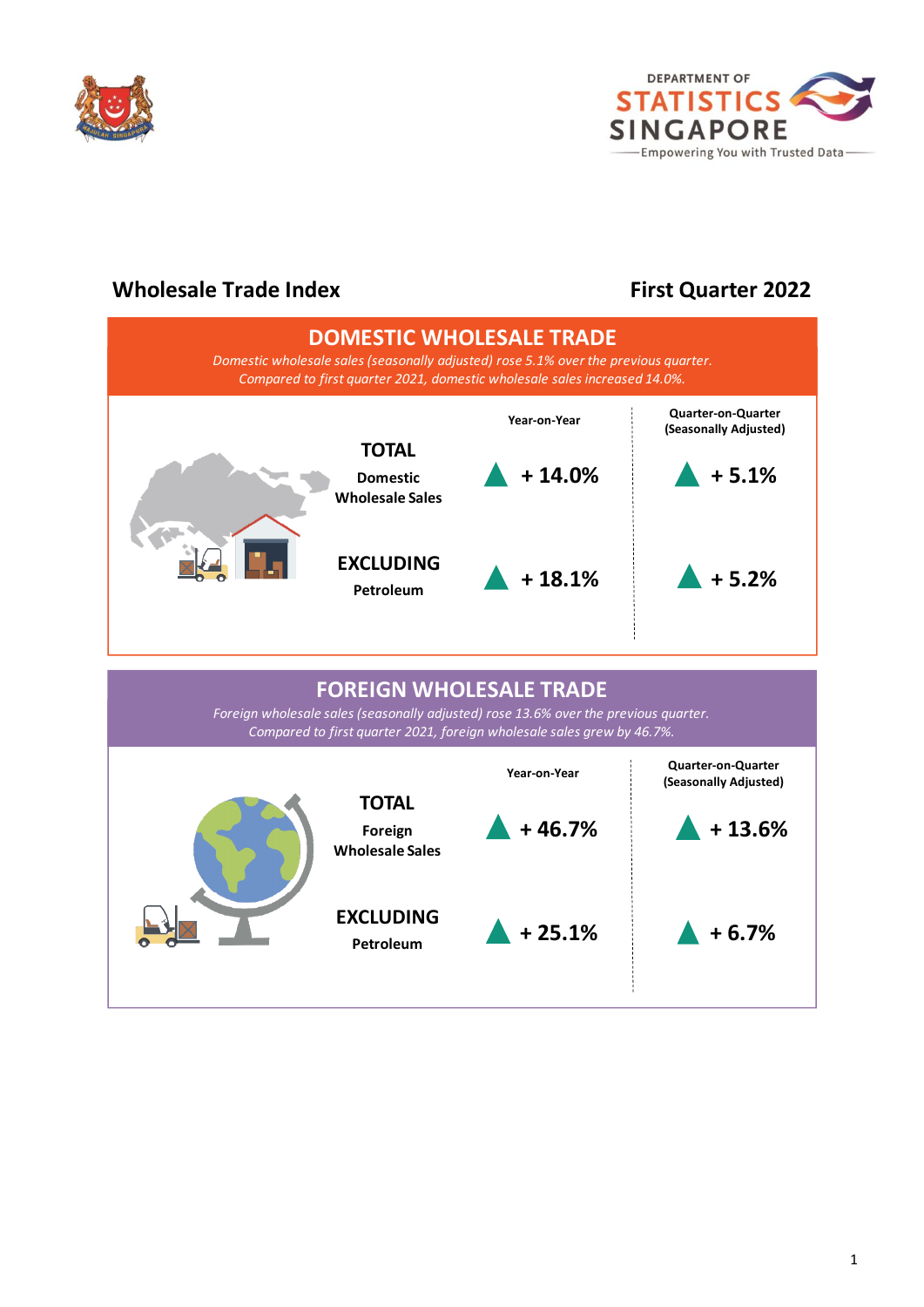#### **OVERVIEW – DOMESTIC WHOLESALE TRADE**

Singapore's domestic wholesale sales (seasonally adjusted) rose 5.1% in first quarter 2022 compared to fourth quarter 2021. Excluding petroleum, domestic sales increased 5.2% from the previous quarter.

Compared to the same quarter a year ago, domestic wholesale sales increased 14.0% in first quarter 2022. Excluding petroleum, domestic wholesale sales grew by 18.1%.

# **Year-on-Year Change (at Current Prices)**

On a year-on-year basis, most wholesale trade industries registered growths in domestic sales in first quarter 2022. Domestic sales of the Chemicals & Chemical Products and Ship Chandlers & Bunkering industries expanded by 53.6% and 24.6% respectively, due to higher prices of petrochemicals, bunker fuel and related products. Similarly, domestic sales of the Telecommunications & Computers and Electronic Components industries grew by 18.6% and 16.6% respectively, attributed to increased demand for mobile equipment and computer hardware, as well as higher prices of electronic components.

Conversely, domestic sales of the Transport Equipment industry decreased 7.9%, due largely to lower demand for motor vehicles, while the Household Equipment & Furniture industry contracted by 2.4%, due to lower sales of audio and video equipment.

## **Quarter-on-Quarter Change (at Current Prices, Seasonally Adjusted)**

On a seasonally adjusted basis, the Chemicals & Chemical Products and Electronic Components industries expanded by 12.0% and 11.3% respectively, attributed partly to higher sales of petrochemicals, semiconductors and microchips.

In contrast, the General Wholesale Trade and Household Equipment & Furniture industries saw declines in domestic sales of 8.2% and 4.9% respectively, due partly to dampened sales of iron ore, respirator masks, as well as audio and video equipment.



<sup>1</sup>Seasonally Adjusted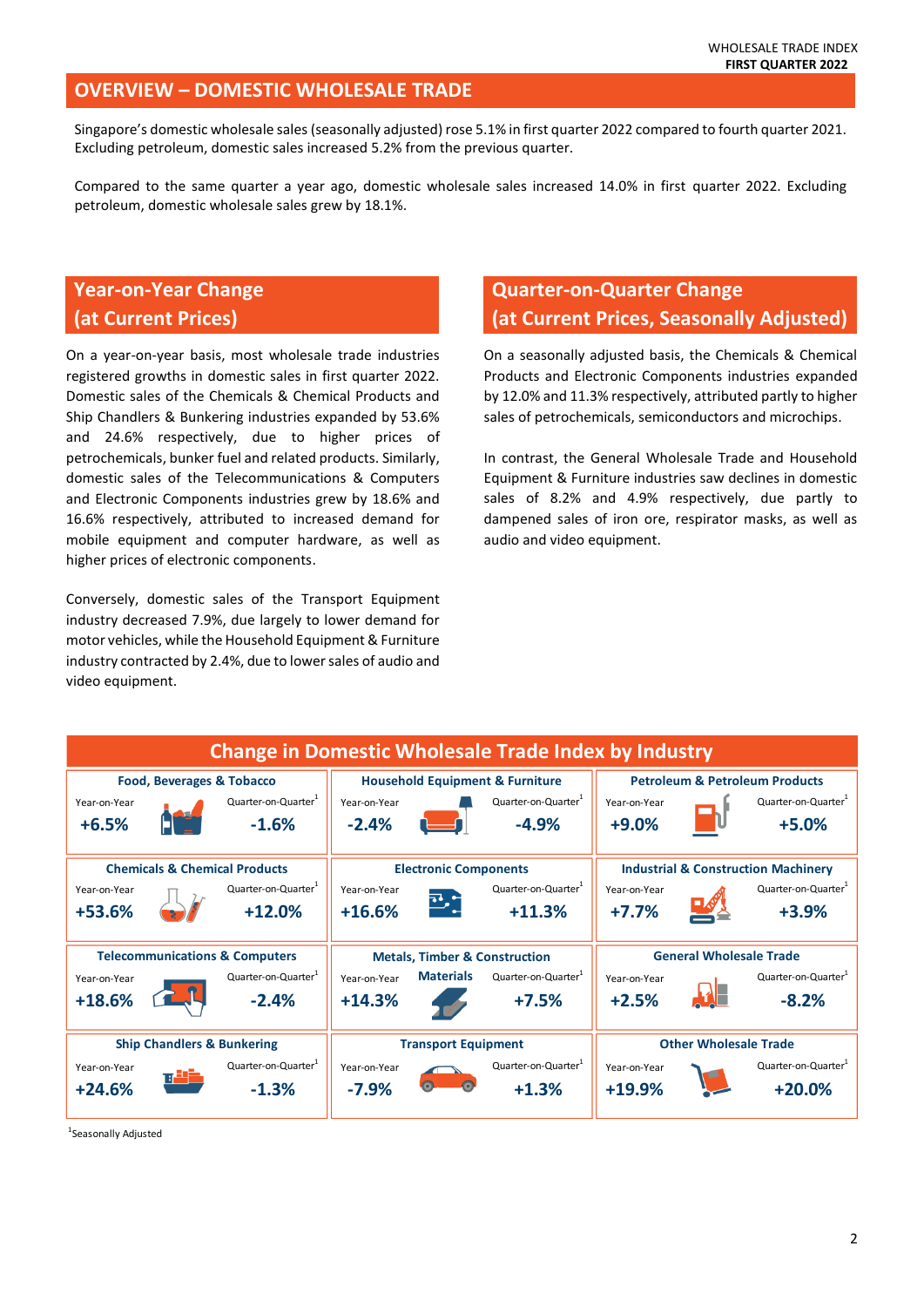#### **OVERVIEW – FOREIGN WHOLESALE TRADE**

Singapore's foreign wholesale sales (seasonally adjusted) grew by 13.6% in first quarter 2022 over fourth quarter 2021. Excluding petroleum, foreign wholesale sales increased 6.7% from the previous quarter.

Foreign wholesale sales grew by 46.7% on a year-on-year basis in first quarter 2022, due partly to higher prices of crude oil and petroleum products. Excluding petroleum, foreign wholesale sales expanded by 25.1% as a result of increased external demand amidst the gradual global economic recovery as well as increased prices of raw materials such as metals & metal ores.

## **Year-on-Year Change (at Current Prices)**

On a year-on-year basis, all wholesale trade industries recorded increases in foreign sales in first quarter 2022. Foreign sales of the Petroleum & Petroleum Products, Chemicals & Chemical Products and Ship Chandlers & Bunkering industries climbed 77.6%, 45.1% and 38.9% respectively, due largely to higher global prices of crude oil, petrochemicals and related products. In particular, global oil prices saw a sharp increase from a year ago, driven upwards by improved demand amidst the global economic recovery coupled with supply concerns. Likewise, the Metals, Timber & Construction Materials and Electronic Components industries expanded by 41.4% and 35.7% respectively, attributed to higher prices of metals and metal ores as well as increased demand for integrated circuits and graphics processing units.

## **Quarter-on-Quarter Change (at Current Prices, Seasonally Adjusted)**

On a seasonally adjusted basis, most wholesale trade industries registered quarter-on-quarter increases in foreign sales in first quarter 2022. The Petroleum & Petroleum Products industry recorded an increase of 21.6% in foreign sales amidst the rise in global oil prices. Foreign sales of the Electronic Components and Transport Equipment industries rose 16.3% and 15.4% respectively, driven by increased demand for semiconductors and motor vehicles.

In contrast, the Ship Chandlers & Bunkering and General Wholesale Trade industries registered quarter-on-quarter declines in foreign sales of 1.8% and 1.1% respectively in first quarter 2022.

| <b>Change in Foreign Wholesale Trade Index by Industry</b> |  |                                 |                                            |                  |                                 |                                                |  |                                 |  |
|------------------------------------------------------------|--|---------------------------------|--------------------------------------------|------------------|---------------------------------|------------------------------------------------|--|---------------------------------|--|
| Food, Beverages & Tobacco                                  |  |                                 | <b>Household Equipment &amp; Furniture</b> |                  |                                 | <b>Petroleum &amp; Petroleum Products</b>      |  |                                 |  |
| Year-on-Year                                               |  | Quarter-on-Quarter <sup>1</sup> | Year-on-Year                               |                  | Quarter-on-Quarter <sup>1</sup> | Year-on-Year                                   |  | Quarter-on-Quarter <sup>1</sup> |  |
| $+19.5%$                                                   |  | $+8.6%$                         | $+7.5%$                                    |                  | $+9.2%$                         | $+77.6%$                                       |  | $+21.6%$                        |  |
|                                                            |  |                                 |                                            |                  |                                 |                                                |  |                                 |  |
| <b>Chemicals &amp; Chemical Products</b>                   |  |                                 | <b>Electronic Components</b>               |                  |                                 | <b>Industrial &amp; Construction Machinery</b> |  |                                 |  |
| Year-on-Year                                               |  | Quarter-on-Quarter <sup>1</sup> | Year-on-Year                               |                  | Quarter-on-Quarter <sup>1</sup> | Year-on-Year                                   |  | Quarter-on-Quarter <sup>1</sup> |  |
| $+45.1%$                                                   |  | $+7.4%$                         | $+35.7%$                                   |                  | $+16.3%$                        | $+31.1%$                                       |  | $+6.2%$                         |  |
|                                                            |  |                                 |                                            |                  |                                 |                                                |  |                                 |  |
| <b>Telecommunications &amp; Computers</b>                  |  |                                 | <b>Metals, Timber &amp; Construction</b>   |                  |                                 | <b>General Wholesale Trade</b>                 |  |                                 |  |
| Year-on-Year                                               |  | Quarter-on-Quarter <sup>1</sup> | Year-on-Year                               | <b>Materials</b> | Quarter-on-Quarter <sup>+</sup> | Year-on-Year                                   |  | Quarter-on-Quarter <sup>1</sup> |  |
| $+5.3%$                                                    |  | $+3.1%$                         | $+41.4%$                                   |                  | $+8.0%$                         | $+21.9%$                                       |  | $-1.1%$                         |  |
|                                                            |  |                                 |                                            |                  |                                 |                                                |  |                                 |  |
| <b>Ship Chandlers &amp; Bunkering</b>                      |  |                                 | <b>Transport Equipment</b>                 |                  |                                 | <b>Other Wholesale Trade</b>                   |  |                                 |  |
| Year-on-Year                                               |  | Quarter-on-Quarter <sup>1</sup> | Year-on-Year                               |                  | Quarter-on-Quarter <sup>+</sup> | Year-on-Year                                   |  | Quarter-on-Quarter <sup>1</sup> |  |
| +38.9%                                                     |  | $-1.8%$                         | $+27.7%$                                   |                  | $+15.4%$                        | $+18.1%$                                       |  | $+4.0%$                         |  |

<sup>1</sup>Seasonally Adjusted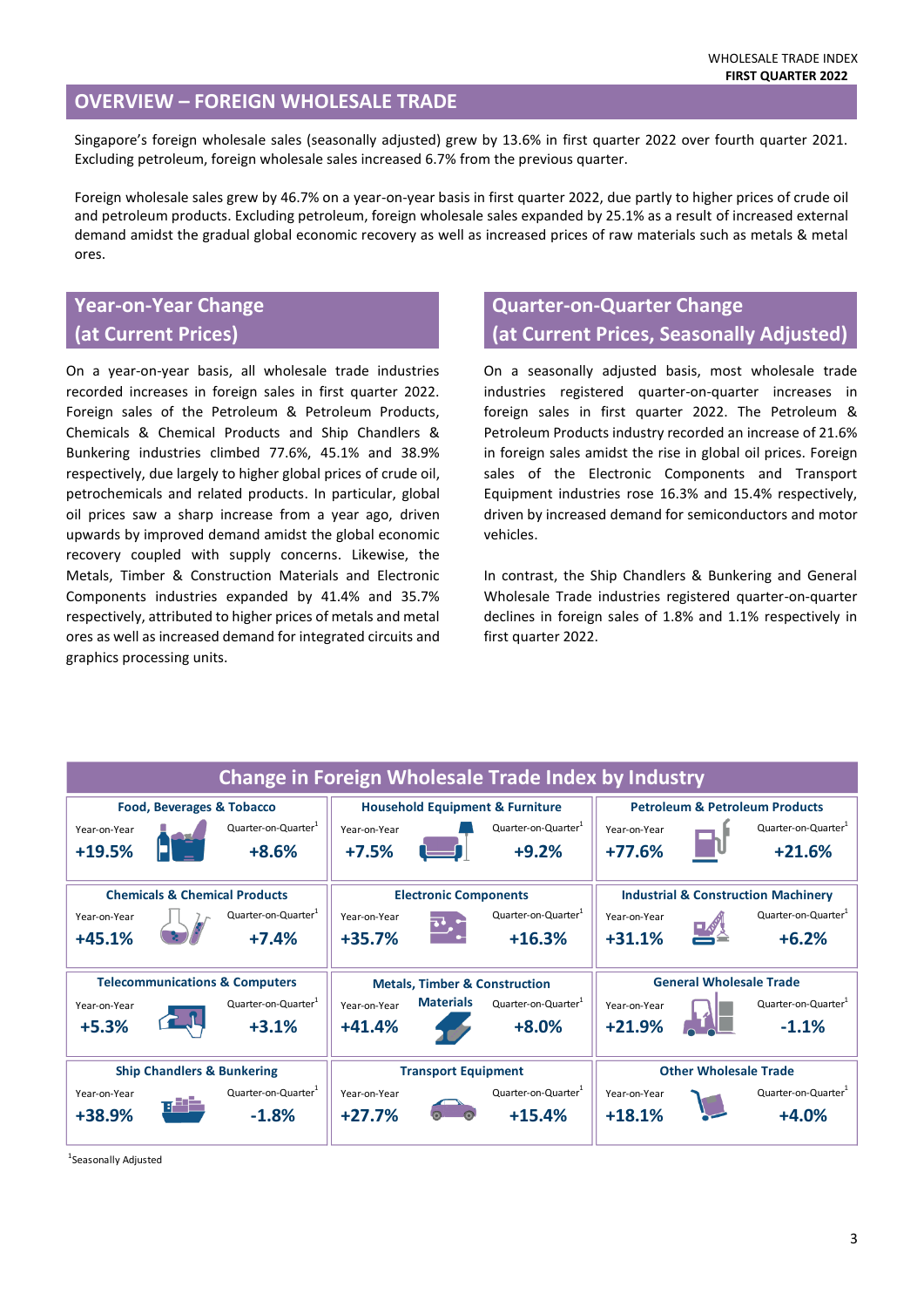|                                          |        | Year-on-Year Change | Quarter-on-Quarter Change<br>(Seasonally Adjusted) |        |
|------------------------------------------|--------|---------------------|----------------------------------------------------|--------|
| Industry                                 |        | at Current Prices   | at Current Prices                                  |        |
|                                          | 4021/  | 1022/               | 4Q21/                                              | 1Q22/  |
|                                          | 4Q20   | 1Q21                | 3Q21                                               | 4Q21   |
| <b>Total</b>                             | 35.6   | 14.0                | 4.4                                                | 5.1    |
| <b>Total (Excluding Petroleum)</b>       | 23.0   | 18.1                | 6.1                                                | 5.2    |
| Food, Beverages & Tobacco                | 9.2    | 6.5                 | 7.5                                                | $-1.6$ |
| Household Equipment & Furniture          | 18.0   | $-2.4$              | 14.5                                               | $-4.9$ |
| Petroleum & Petroleum Products           | 54.9   | 9.0                 | 2.3                                                | 5.0    |
| <b>Chemicals &amp; Chemical Products</b> | 63.3   | 53.6                | 38.7                                               | 12.0   |
| <b>Electronic Components</b>             | 7.0    | 16.6                | 1.9                                                | 11.3   |
| Industrial & Construction Machinery      | 0.2    | 7.7                 | $-2.4$                                             | 3.9    |
| Telecommunications & Computers           | 20.0   | 18.6                | $-0.2$                                             | $-2.4$ |
| Metals, Timber & Construction Materials  | 18.9   | 14.3                | 3.8                                                | 7.5    |
| <b>General Wholesale Trade</b>           | 13.8   | 2.5                 | $-2.2$                                             | $-8.2$ |
| Ship Chandlers & Bunkering               | 73.4   | 24.6                | 15.6                                               | $-1.3$ |
| <b>Transport Equipment</b>               | $-0.8$ | $-7.9$              | 9.8                                                | 1.3    |
| <b>Other Wholesale Trade</b>             | 17.9   | 19.9                | $-2.8$                                             | 20.0   |

## **Table 1 Percentage Change of Domestic Wholesale Trade Index (2017=100)**

# **Table 2 Percentage Change of Foreign Wholesale Trade Index (2017=100)**

|                                          |       |                     | Quarter-on-Quarter Change |        |
|------------------------------------------|-------|---------------------|---------------------------|--------|
|                                          |       | Year-on-Year Change | (Seasonally Adjusted)     |        |
| Industry                                 |       | at Current Prices   | at Current Prices         |        |
|                                          | 4Q21/ | 1Q22/               | 4Q21/                     | 1Q22/  |
|                                          | 4Q20  | 1Q21                | 3Q21                      | 4Q21   |
| <b>Total</b>                             | 51.1  | 46.7                | 9.6                       | 13.6   |
| <b>Total (Excluding Petroleum)</b>       | 25.4  | 25.1                | 5.4                       | 6.7    |
| Food, Beverages & Tobacco                | 12.0  | 19.5                | 10.2                      | 8.6    |
| Household Equipment & Furniture          | 12.3  | 7.5                 | 8.0                       | 9.2    |
| Petroleum & Petroleum Products           | 101.2 | 77.6                | 15.0                      | 21.6   |
| <b>Chemicals &amp; Chemical Products</b> | 52.7  | 45.1                | 12.0                      | 7.4    |
| <b>Electronic Components</b>             | 32.7  | 35.7                | 1.8                       | 16.3   |
| Industrial & Construction Machinery      | 32.7  | 31.1                | 8.6                       | 6.2    |
| Telecommunications & Computers           | 14.2  | 5.3                 | 3.1                       | 3.1    |
| Metals, Timber & Construction Materials  | 30.9  | 41.4                | 7.8                       | 8.0    |
| <b>General Wholesale Trade</b>           | 18.8  | 21.9                | $-3.4$                    | $-1.1$ |
| Ship Chandlers & Bunkering               | 79.2  | 38.9                | 21.4                      | $-1.8$ |
| <b>Transport Equipment</b>               | 21.3  | 27.7                | 24.5                      | 15.4   |
| <b>Other Wholesale Trade</b>             | 23.0  | 18.1                | 1.9                       | 4.0    |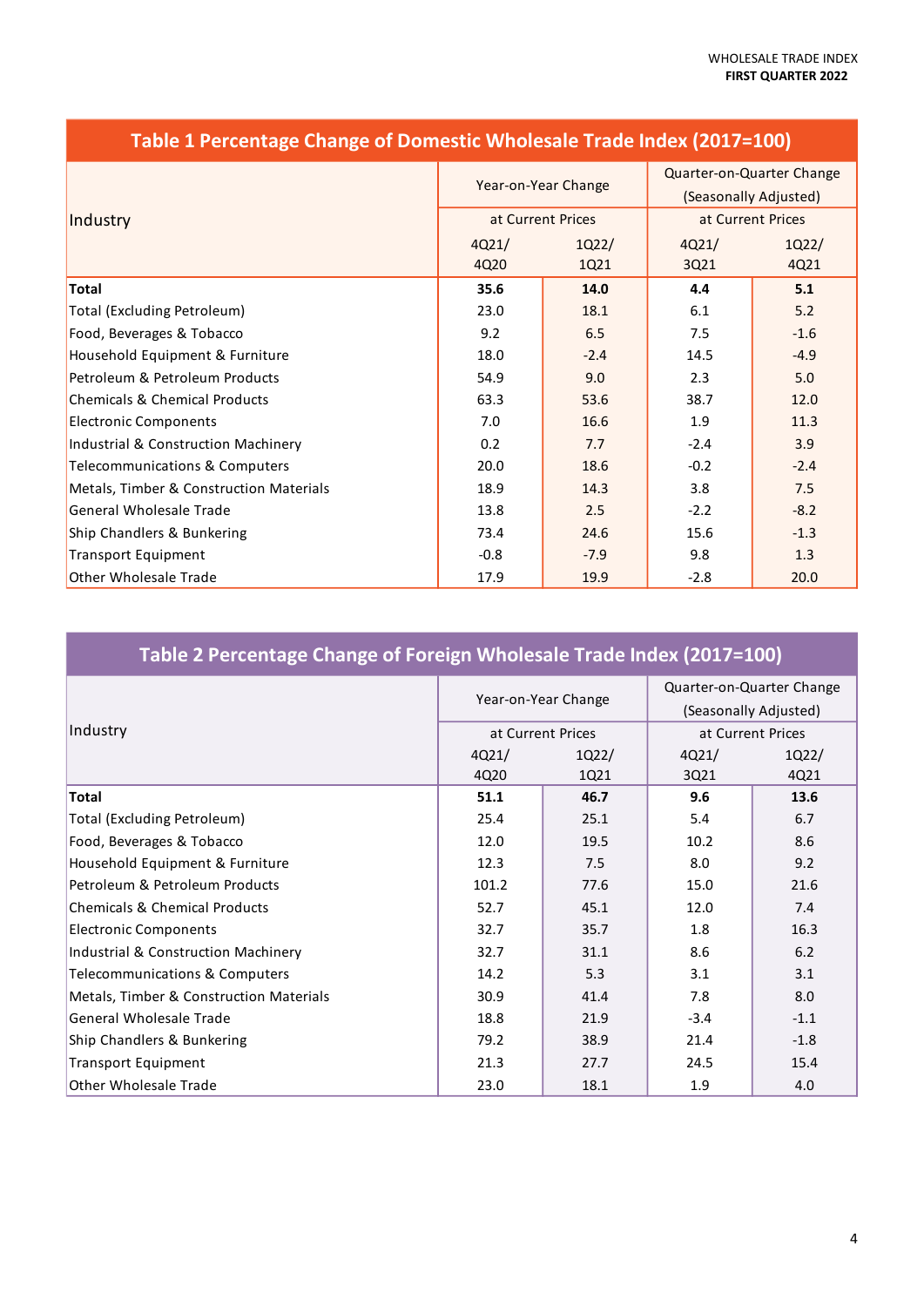#### **EXPLANATORY NOTES**

#### **Introduction**

Since 1995, the Department of Statistics (DOS) has been compiling the quarterly Wholesale Trade Index (WTI) to measure the short-term performance of the wholesale trade industry. Wholesalers supply the merchandise to manufacturers, commercial and institutional clients for use in production, or to other wholesalers and retailers for resale. The index series consists of the Domestic WTI and Foreign WTI. The Domestic WTI measures the quarterly trend of wholesale sales in Singapore, while the Foreign WTI measures that of wholesale sales outside Singapore, which comprises sales of off-shore merchandise, domestic exports, re-exports and transhipment cargo.

The WTI series is available at current prices and in volume terms. The indices at current prices measure the changes of sales values which can result from changes in both price and quantity, while the indices in volume terms measure the changes in the volume of economic activity by removing the price effect.

#### **Data Collection**

The data used for the compilation of the WTI are obtained from the Quarterly Survey of Services (QSS) conducted by DOS, as well as from administrative sources.

#### **Index Compilation**

The overall sales index at current prices is a weighted average of indices at the detailed industry level. To derive the sales index at detailed industry level, the quarterly wholesale sales for that industry is divided by the average quarterly wholesale sales for the same industry in the reference year. The overall WTI is then computed by combining the sales indices of the detailed industries, using weights which measure each industry's relative importance in the overall wholesale trade industry.

With effect from May 2020 (for data for reference quarter 1Q2020), indices in chained volume terms are released in place of the constant price indices.

For indices in chained volume terms, the relative price weights are updated annually. To derive the indices in chained volume terms, the sales indices at current prices at detailed industry level are first deflated by the appropriate price indices. These component indices are then weighted using previous years' weights to derive the overall indices in chained volume terms. The reference year of the indices is 2017.

#### **Seasonal Adjustment**

The WTI series is seasonally adjusted to remove the seasonal effects so as to better reflect the underlying trend of the quarterly sales. The unadjusted indices display seasonal patterns arising from intra-year periodic variations that repeat during the fixed period of time every year.